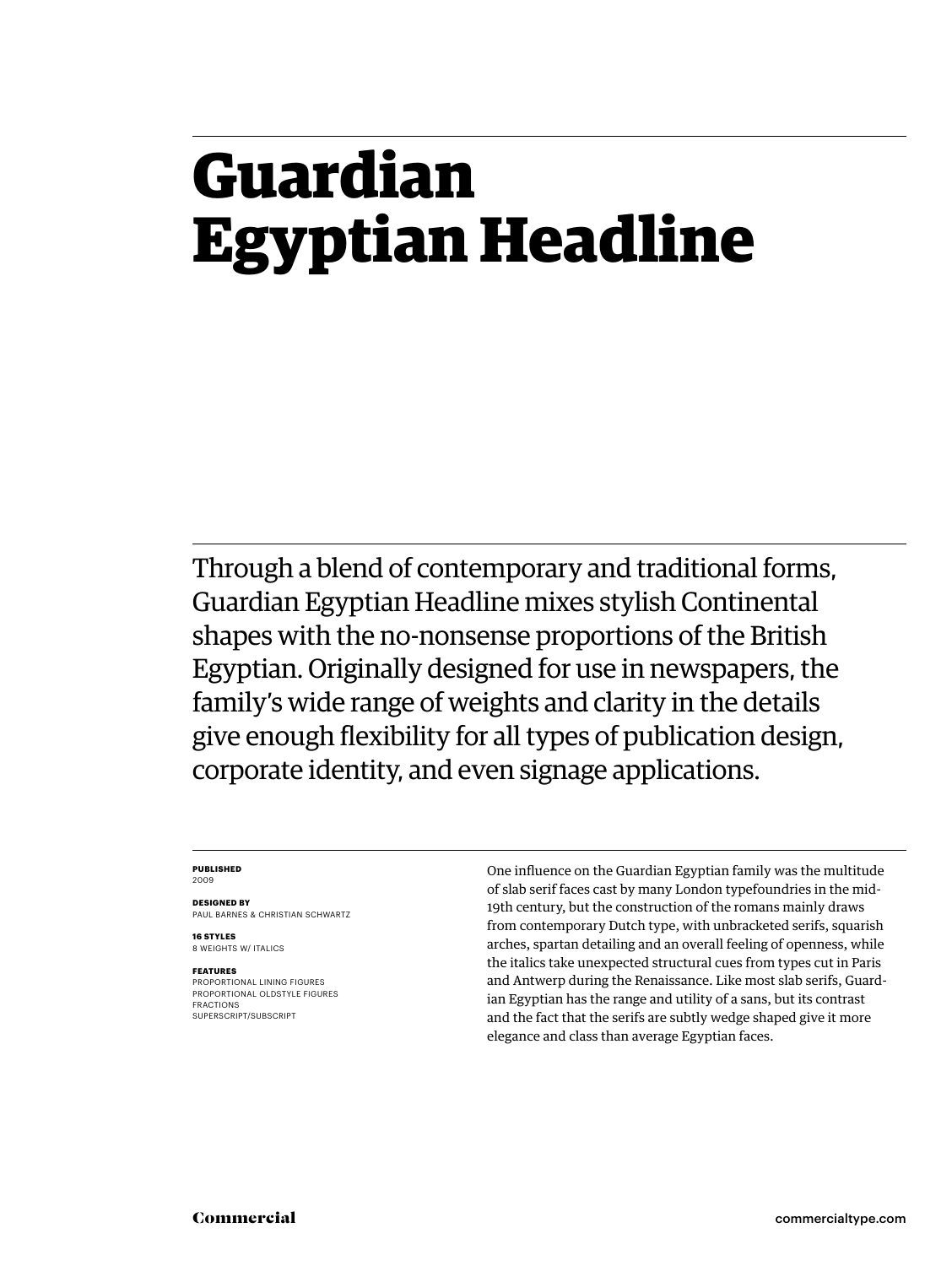Guardian Egyptian Headline Hairline *Guardian Egy ptian Headline Hairline Italic* Guardian Egyptian Headline Thin *Guardian Egy ptian Headline Thin Italic* Guardian Egyptian Headline Light *Guardian Egy ptian Headline Light Italic* Guardian Egyptian Headline Regular *Guardian Egy ptian Headline Regular Italic* Guardian Egyptian Headline Medium *Guardian Egy ptian Headline Medium Italic* **Guardian Egyptian Headline Semibold** *Guardian Egy ptian Headline Semibold Italic* **Guardian Egyptian Headline Bold** *Guardian Egy ptian Headline Bold Italic* Guardian Egyptian Headline Black *Guardian Egy ptian Headline Black Italic*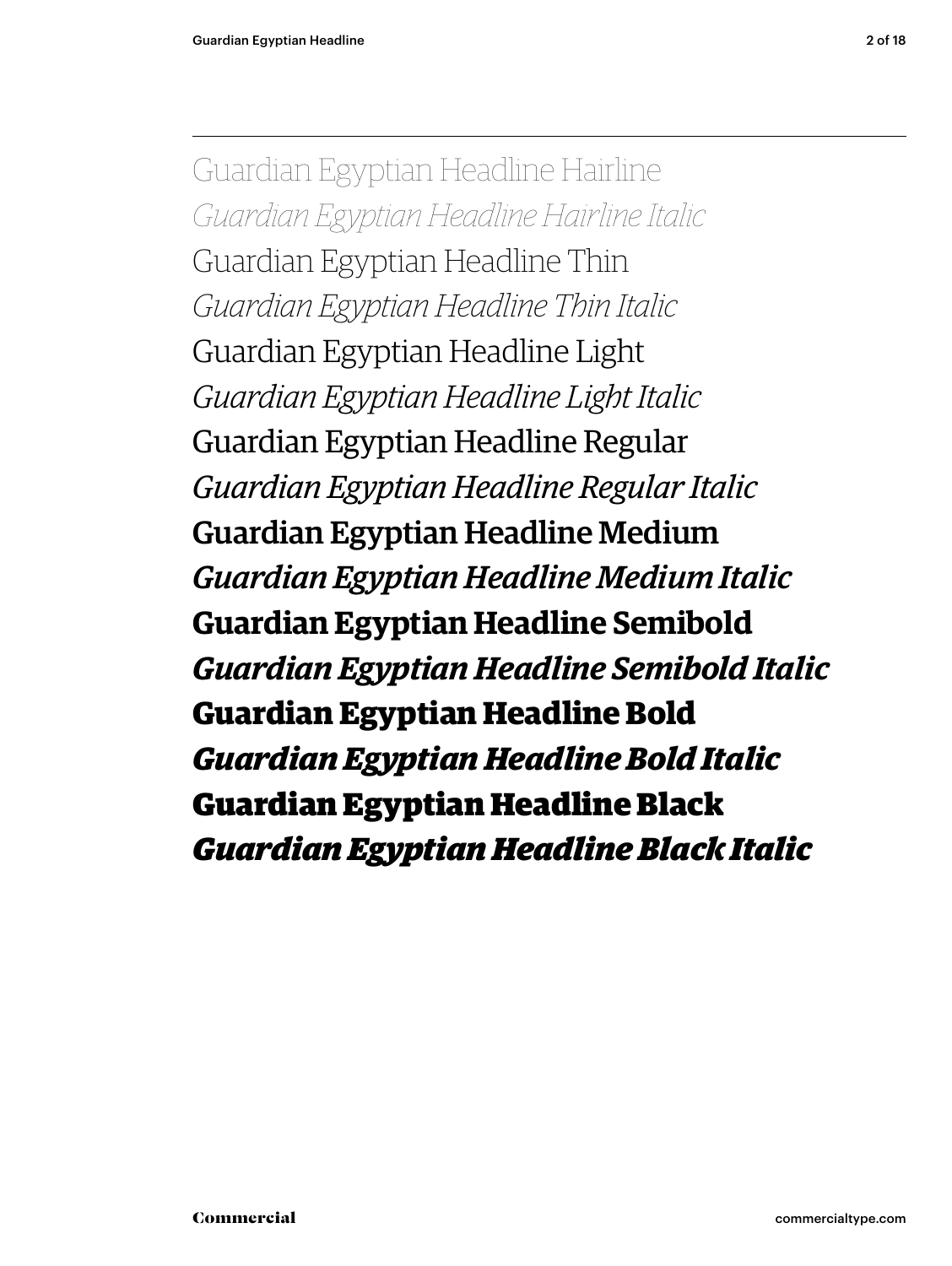$\left[\begin{array}{c} \lambda \\ \lambda \end{array}\right]^{-1}\left[\begin{array}{c} \begin{array}{c} \lambda \\ \lambda \end{array}\right]^{-1}\left[\begin{array}{c} \lambda \\ \lambda \end{array}\right]^{-1}\left[\begin{array}{c} \lambda \\ \lambda \end{array}\right]^{-1}\left[\begin{array}{c} \lambda \\ \lambda \end{array}\right]^{-1}$ Autonomously

EGYPTIAN HEADLINE HAIRLINE, 70 PT

*TRIBULATION Salmiakkikossu!*

EGYPTIAN HEADLINE HAIRLINE ITALIC, 70 PT

### DISTINCTIVE positions EGYPTIAN HEADLINE THIN, 70 PT

*ASTOUNDING Bibliographical*

EGYPTIAN HEADLINE THIN ITALIC, 70 PT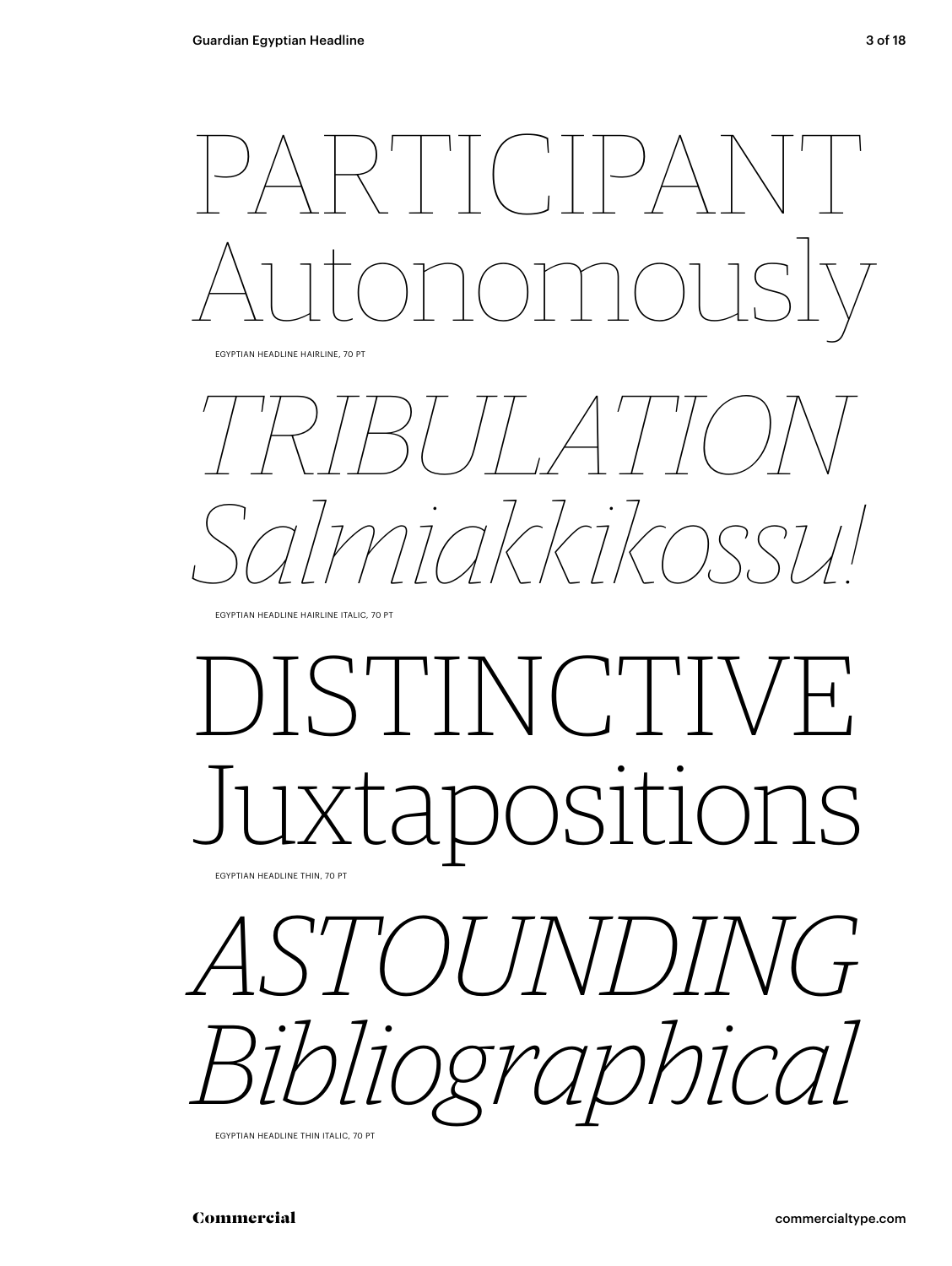## LINGUISTICS Manifestation

EGYPTIAN HEADLINE LIGHT, 70 PT

## *PENINSULAS Zróżnicowanie*

EGYPTIAN HEADLINE LIGHT ITALIC, 70 PT

### ABASEMENT Philosophical EGYPTIAN HEADLINE REGULAR, 70 PT

*ØKONOMISK Salesmanship*

EGYPTIAN HEADLINE REGULAR ITALIC, 70 PT [ALTERNATE h]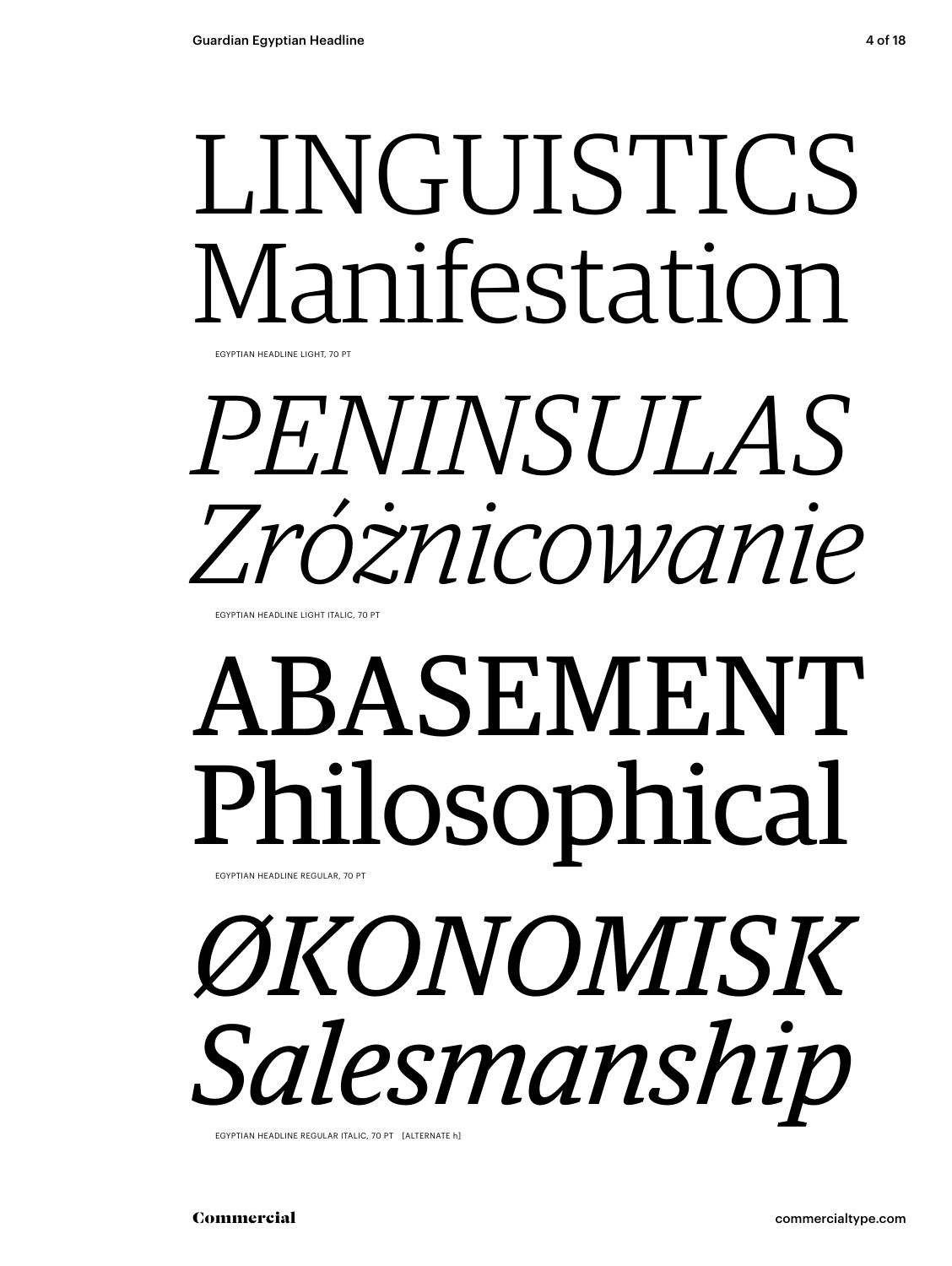## UNIFORMAL Shareholders

EGYPTIAN HEADLINE MEDIUM, 70 PT [ALTERNATE a]

## *LANGUAGES Prieveiksmių*

EGYPTIAN HEADLINE MEDIUM ITALIC, 70 PT

## **SPECIALIZE Européanisé** EGYPTIAN HEADLINE SEMIBOLD, 70 PT

# *ECONOMICS Photography*

EGYPTIAN HEADLINE SEMIBOLD ITALIC, 70 PT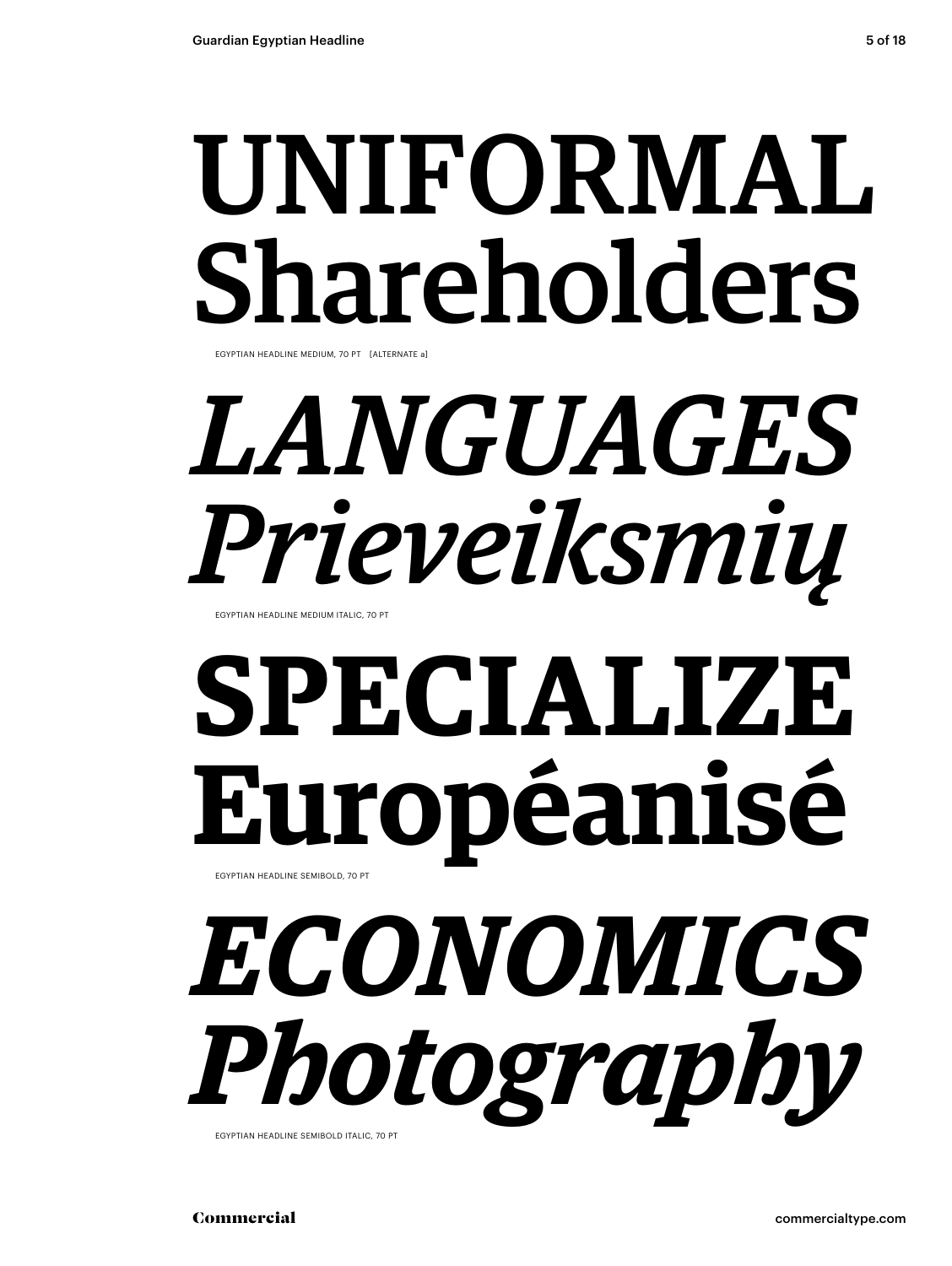### **ABRIDGING Gastronomy** EGYPTIAN HEADLINE BOLD, 70 PT

*DIVISIONAL Semnifi cativ*

EGYPTIAN HEADLINE BOLD ITALIC, 70 PT

## RADIATION Discussions

EGYPTIAN HEADLINE BLACK, 70 PT [ALTERNATE R]

## *EGYPTIANS Mamuciums*

EGYPTIAN HEADLINE BLACK ITALIC, 70 PT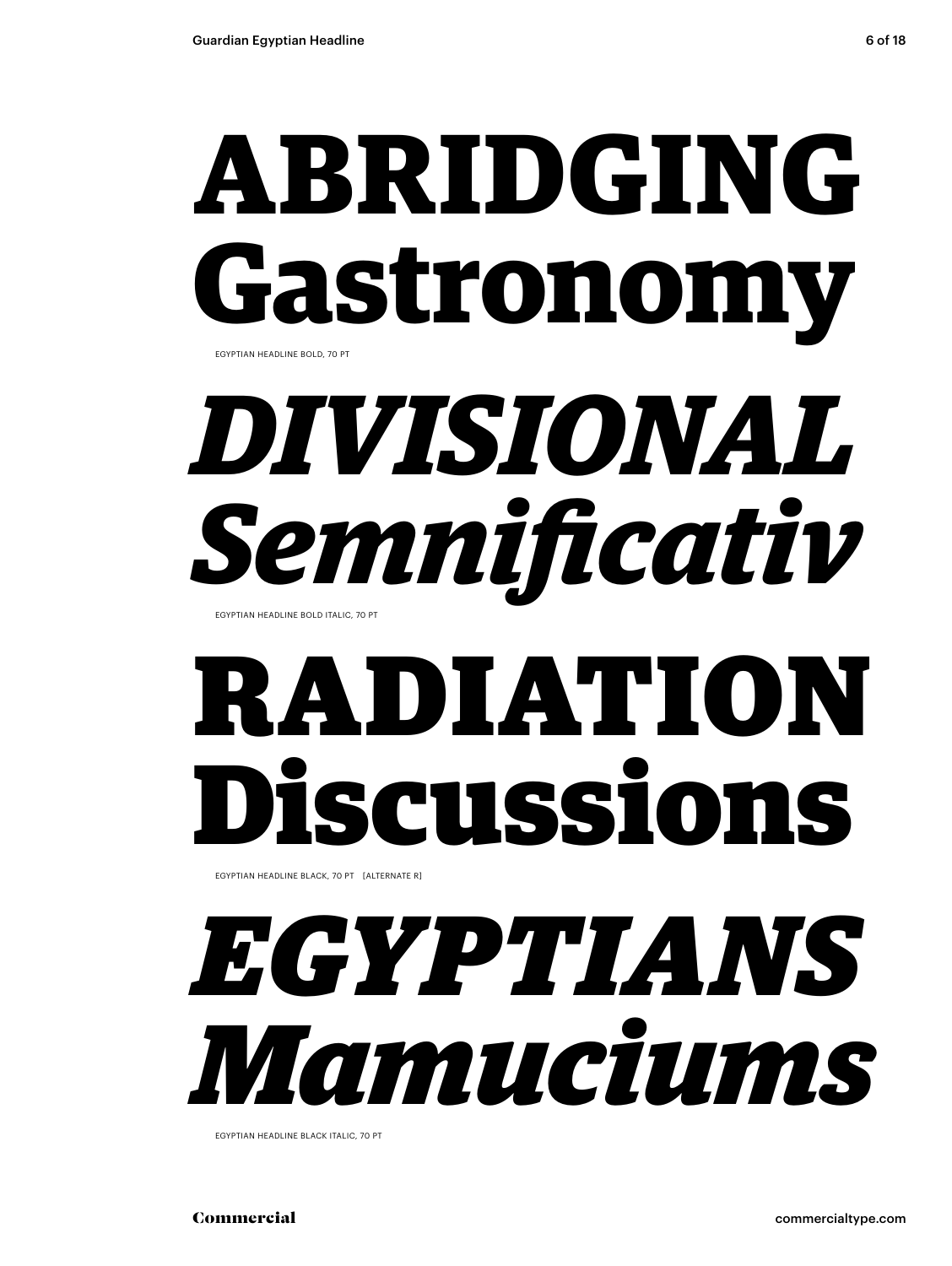Consolidated railroad lines FNDLY NEIGHBO *The exhibition opens in May*

EGYPTIAN HEADLINE HAIRLINE, HAIRLINE ITALIC, 40 PT

Wendell Meredith Stanley BIO-CHEMISTRY EXAMS *This Charming Mannequin* EGYPTIAN HEADLINE THIN, THIN ITALIC, 40 PT

Et Par Søpølser bleve saa NEW HOME PURCHASE *The cat was clawing at the*

EGYPTIAN HEADLINE LIGHT, LIGHT ITALIC, 40 PT

A Metropolitan Borough ASTROLOGICAL SIGNS *Mariagerfjord Kommune* 

EGYPTIAN HEADLINE REGULAR, REGULAR ITALIC, 40 PT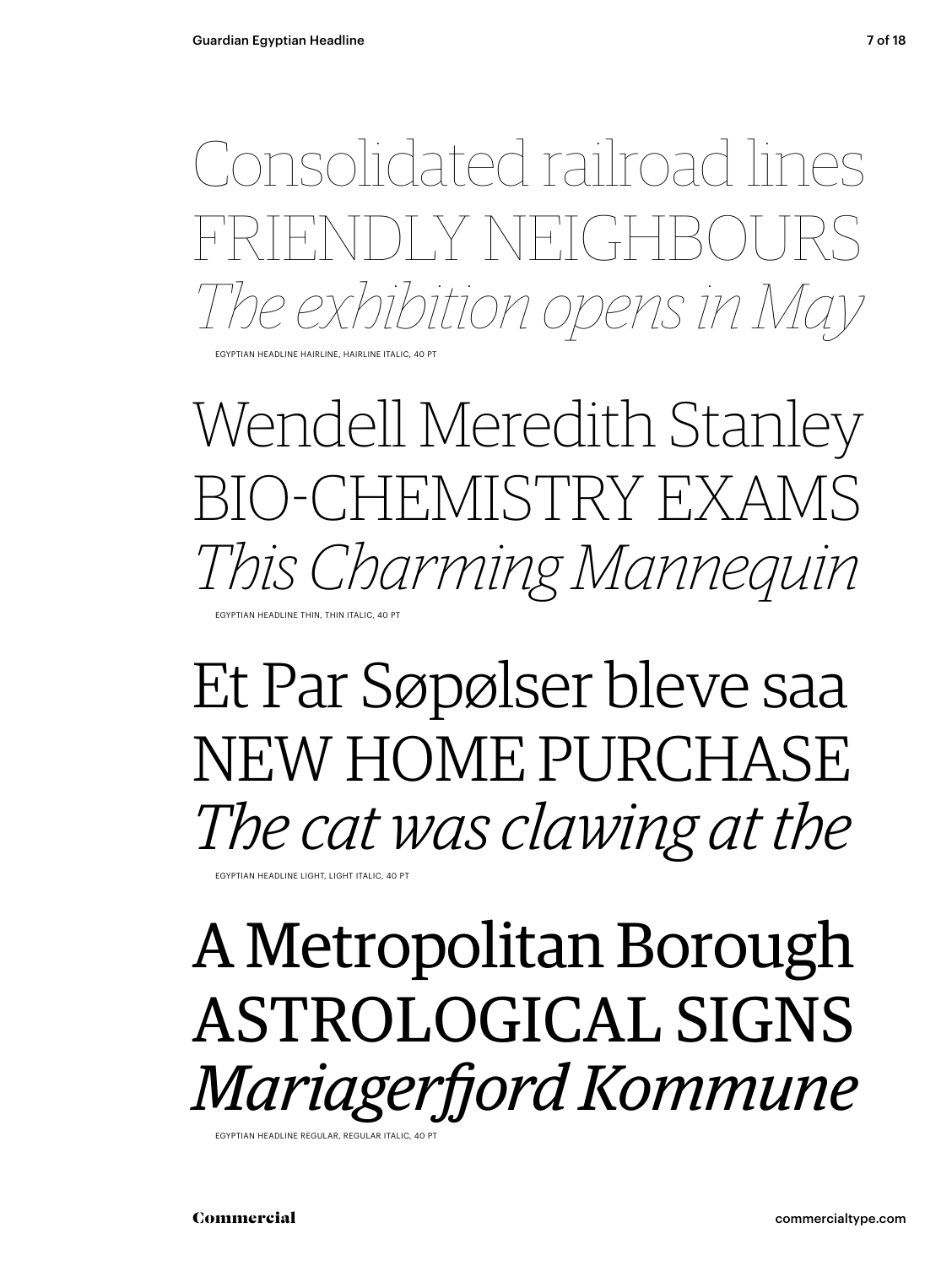### Charles-Adolphe Wurtz ECONOMIC PLANNING *Saint Lawrence Seaway*

**EXPTIAN HEADLINE MEDIUM, MEDIUM ITALIC,** 

### **Bjørkelangen, Rødberg REGIÃO DO ALGARVE** *Ærøskøbing Kommune*

EGYPTIAN HEADLINE SEMIBOLD, SEMIBOLD ITALIC, 40

### **Kagoshima Prefecture EVENING NEWSCAST** *Hortobágy i palacsinta*

EGYPTIAN HEADLINE BOLD, BOLD ITALIC, 40 PT

### Åtvidabergs kommun TÖLTÖTT KÁPOSZTA *Lancastrian township*

EGYPTIAN HEADLINE BLACK, BLACK ITALIC, 40 PT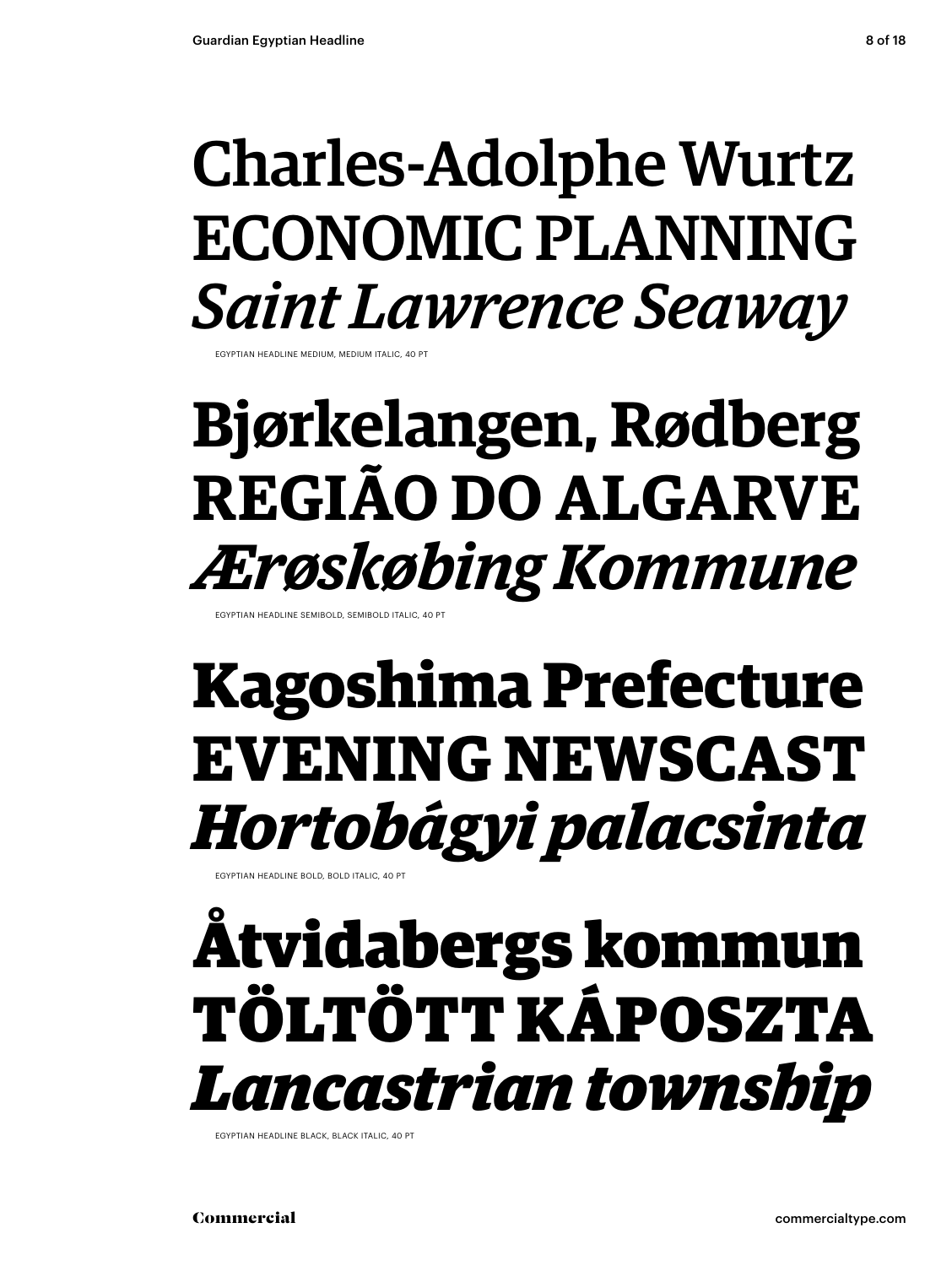ESTIMATED 3,258,000 NEW RESIDENTS Hrvatski standardni jezik nema dijalekatske A traditionally baked dish at Christmas time *NA DEN MAALTIJD VROEG DE GAST In girum imus nocte et consumimur igni (1978)*

EGYPTIAN HEADLINE HAIRLINE, HAIRLINE ITALIC, 24 PT

L'INTERNATIONALE SITUATIONNISTE? Kylä sijaitsi leveiden laidunkaistaleiden jav Møre og Romsdal, Nord-Trøndelag, Østfold *TWENTIETH CENTURY ART HISTORIAN Though they are separated from the products* 

EGYPTIAN HEADLINE THIN, THIN ITALIC, 24 PT [ALTERNATE ROMAN K R a, ITALIC h]

THE NATURE OF ECONOMIC SYSTEMS La Véritable Scission dans L'Internationale Average annual rainfall is around 806 mm *THE OFFICE OF STATISTICAL ANALYSIS Mid-year estimates for 1996 indicated more*

EGYPTIAN HEADLINE LIGHT, LIGHT ITALIC, 24 PT

THE ALIENATION OF THE SPECTATOR Patras'in häviämisen kautta uhkaisi heitä 25,000 people attended the election rally *IVAN VLADIMIROVITCH CHTCHEGLOV* **The Colombian Ministry of Foreign Affairs** 

EGYPTIAN HEADLINE REGULAR, REGULAR ITALIC, 24 PT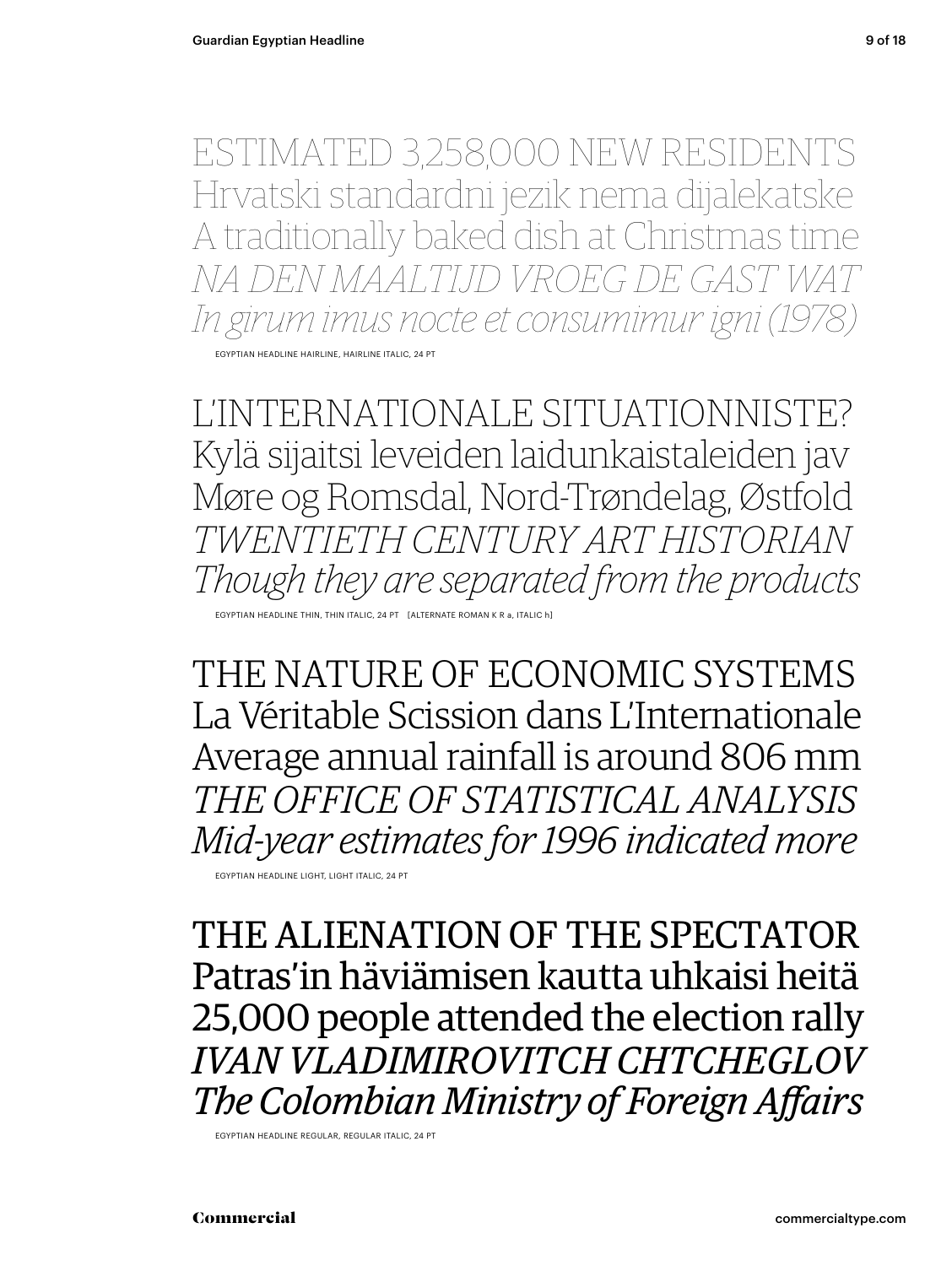THE FAMOUS WAREHOUSE DISTRICT John Kay (1704–1780), was the inventor Œuvres cinématographiques complètes *ITALY DECLARES NEW TRADE TERMS Situation des administrations publiques*

EGYPTIAN HEADLINE MEDIUM, MEDIUM ITA

**JAPAN-TAIWAN TREATY PROPOSED Essa foi a sua expressão acompanhada Before 1990, the economy of Łódź was** *KAISER WILHELM II WAS THE FIRST The prevailing regions for Nynorsk are*

EGYPTIAN HEADLINE SEMIBOLD, SEMIBOLD ITALIC, 24 PT [ALTERNATE K R a]

**THE BORDERS OF MODERN RUSSIA The postwar reforms also revitalized Kafka had some knowledge of French** *STRING QUARTET OP. 18 IN C MINOR Milloinkaan syöneet aivan kylläisiksi*

EGYPTIAN HEADLINE BOLD, BOLD ITALIC, 24 PT

BREMETENACUM VETERANORUM A decade ago she was a Cantabrigian Company valued at over 78.5 million *€3,485,500 BID FOR O'KEEFE PIECE Södermanlands län, Kronobergs län*

EGYPTIAN HEADLINE BLACK, BLACK ITALIC, 24 PT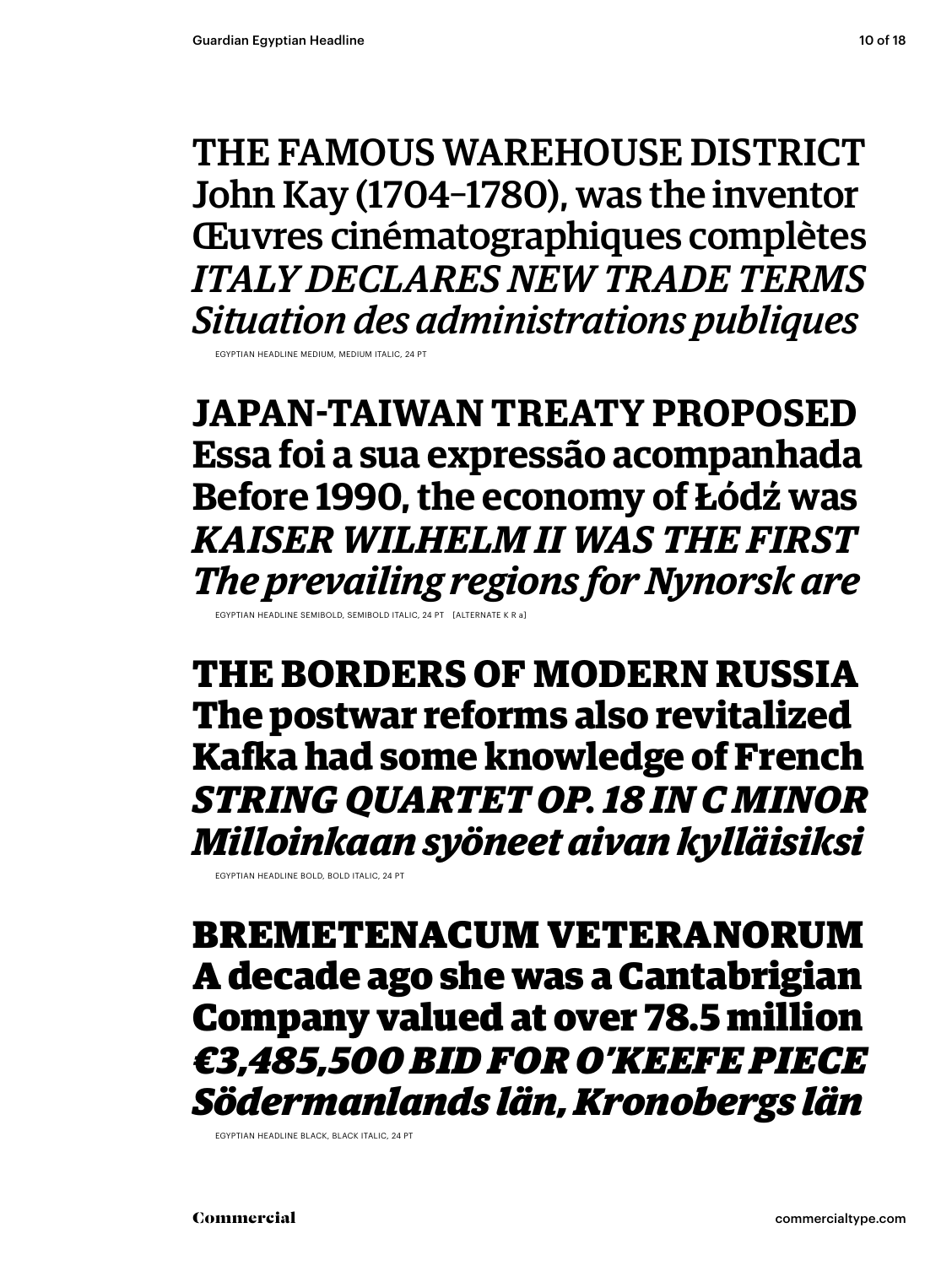INTERNATIONALLY RENOWNED CHRONOGRAPHER Der große Wert dieser experimentellen Kunstäußerungen? Understood in its totality, the spectacle is the result and the *SMALL TOWN IN SOUTHEASTERN BRITISH COLUMBIA The spectacle… is at the very heart of this real society's unreality*

EGYPTIAN HEADLINE HAIRLINE, HAIRLINE ITALIC, 18 PT

PROVINCIAL EDUCATION BUDGET WAS INCREASED Maar er kwam geen beweging in het tafeltje, het bleef zoo Ľudovít Štúr, was the leader of the Slovak national revival *METEOROLOGISTS DESCRIBE NEW WEATHER TREND Zij is de hoofdstad van deze provincie en telt 118.140 inwoners*

EGYPTIAN HEADLINE THIN, THIN ITALIC, 18 PT

MÖKKINEN OLI VANHAN, HYVIN VANHAN KÖYHÄN Prior to the 1980s, the economy of Wellington had been Però amb aquesta resposta no puc donar-me per satisfet *FRENCH, AN OFFICIAL LANGUAGE IN 29 COUNTRIES Polska odzyskała niepodległość w 1918 po pierwszej wojnie*

EGYPTIAN HEADLINE LIGHT, LIGHT ITALIC, 18 PT

ON FEBRUARY 2, 2006 IN HAMBURG, 3,800 PEOPLE Sveriges statliga förvaltning är idag indelat i 21 olika län In all of its particular manifestations; propaganda, news *ȘI SE SĂRUTARĂ FECIORII DE-MPĂRAŢI ÎN URĂRILE Dada, c'est le cœur des mots. Toute chose a son mot, mais*

EGYPTIAN HEADLINE REGULAR, REGULAR ITALIC, 18 PT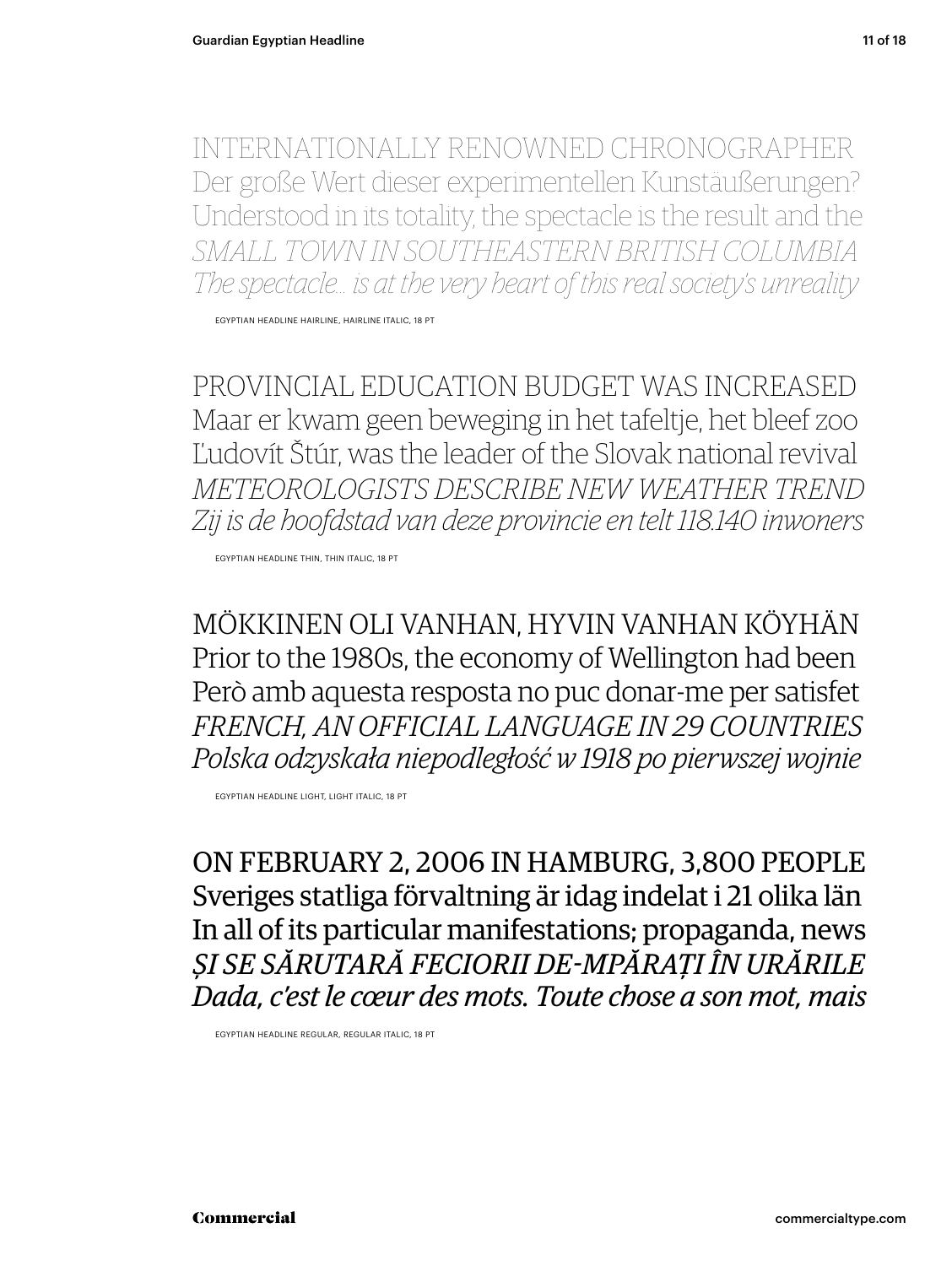KYLÄ SIJAITSI LEVEIDEN LAIDUNKAISTALEIDEN Regions represent dialectal and economic variations It was located on the corner of Whitworth and Albion *POPULATION GROWTH LED TO LAND PRESSURES Negy edóra múlva már ott ült nyeregben a templomtér*

EGYPTIAN HEADLINE MEDIUM, MEDIUM ITALIC, 18 PT

**CLASS DIVISION AND THE DIVISION OF LABOUR Tony Wilson, a TV presenter on Granada Television Por ejemplo, antes de recorrer sus patios y sus salas** *UNION NATIONALE DES ÉTUDIANTS DE FRANCE The spectacle represents the dominant model of life*

EGYPTIAN HEADLINE SEMIBOLD, SEMIBOLD ITALIC, 18 PT

**SEPARATION IS ITSELF AN INTEGRAL PART OF It should be understood as mere visual deception In addition to inter-municipal cooperation, which** *ON THE SOUTHSIDE OF THE ROCHDALE CANAL Formulaire pour un urbanisme nouveau (in 1953)*

EGYPTIAN HEADLINE BOLD, BOLD ITALIC, 18 PT

THE ARCHITECTS OF WESTERN ART HISTORY Maastricht behoort naast Nijmegen tot de steden By 1992 the label was in serious financial trouble *ERANO INFINE DEGLI ANIMALI CHE AVEVANO Ég gat ekki skorast undan því með öllu, en reyndi*

EGYPTIAN HEADLINE BLACK, BLACK ITALIC, 18 PT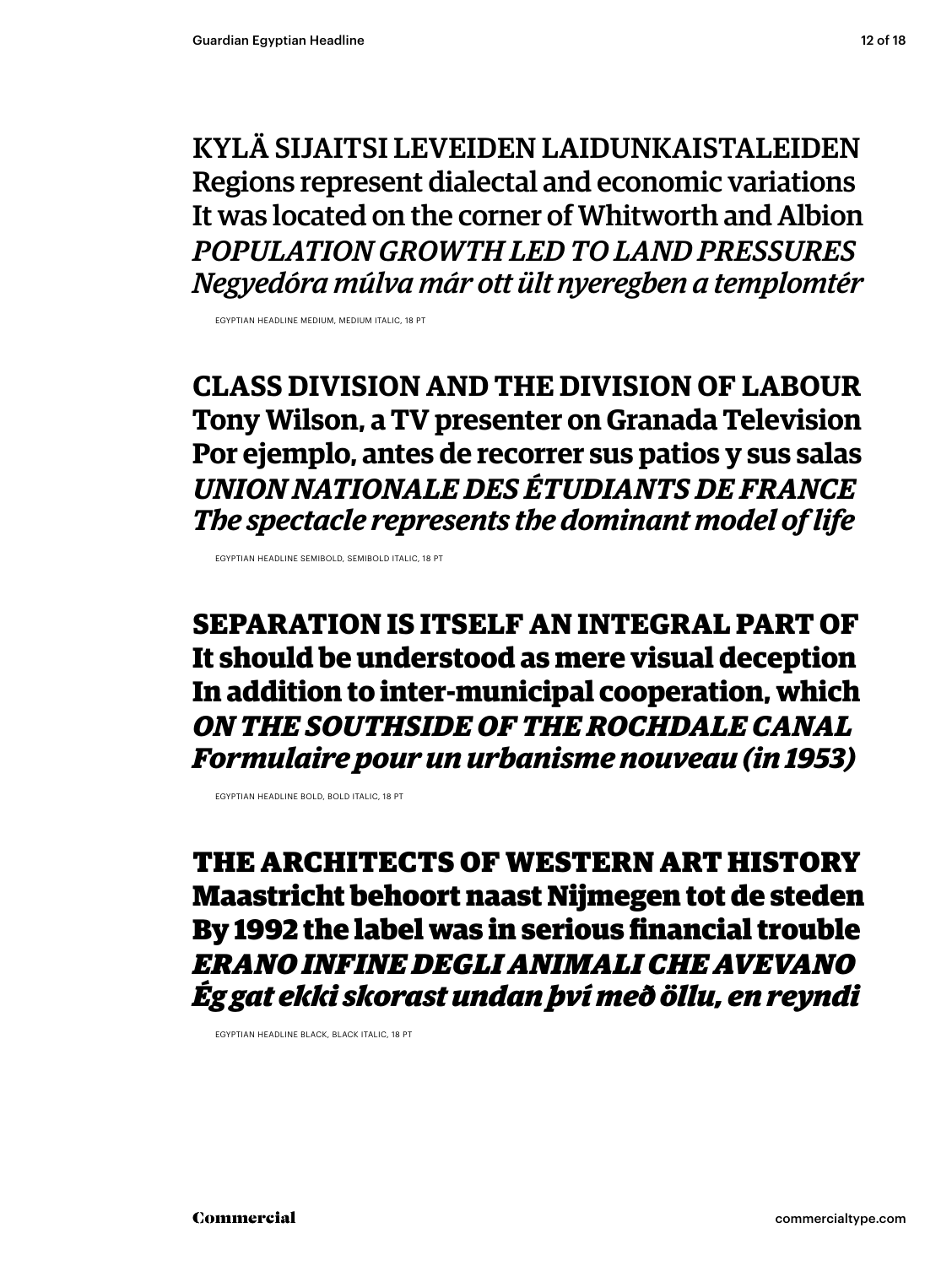### Antic EGYPTIAN HEADLINE THIN, 60 PT EGYPTIAN HEADLINE HAIRLINE, 60 PT leidoscopically Malnourishment EGYPTIAN HEADLINE REGULAR, 60 PT **EXPTIAN HEADLINE LIGHT, 60 PT** emobilizations *l*armheartedly EGYPTIAN HEADLINE SEMIBOLD, 60 PT EGYPTIAN HEADLINE MEDIUM, 60 PT **Machiavellians Gastronomical** EGYPTIAN HEADLINE BOLD, 60 PT Mechinization

EGYPTIAN HEADLINE BLACK, 60 PT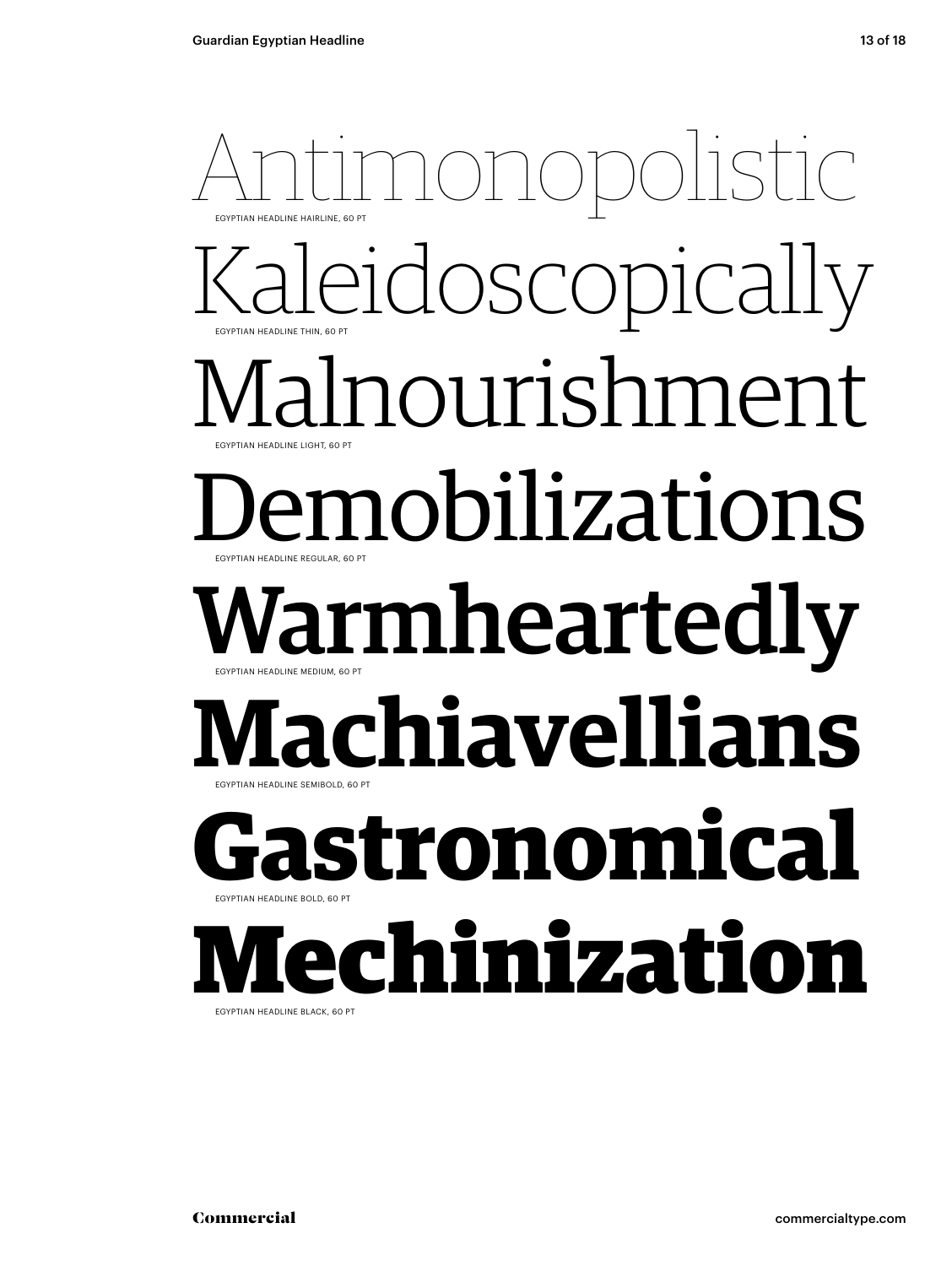

EGYPTIAN HEADLINE BLACK ITALIC, 60 PT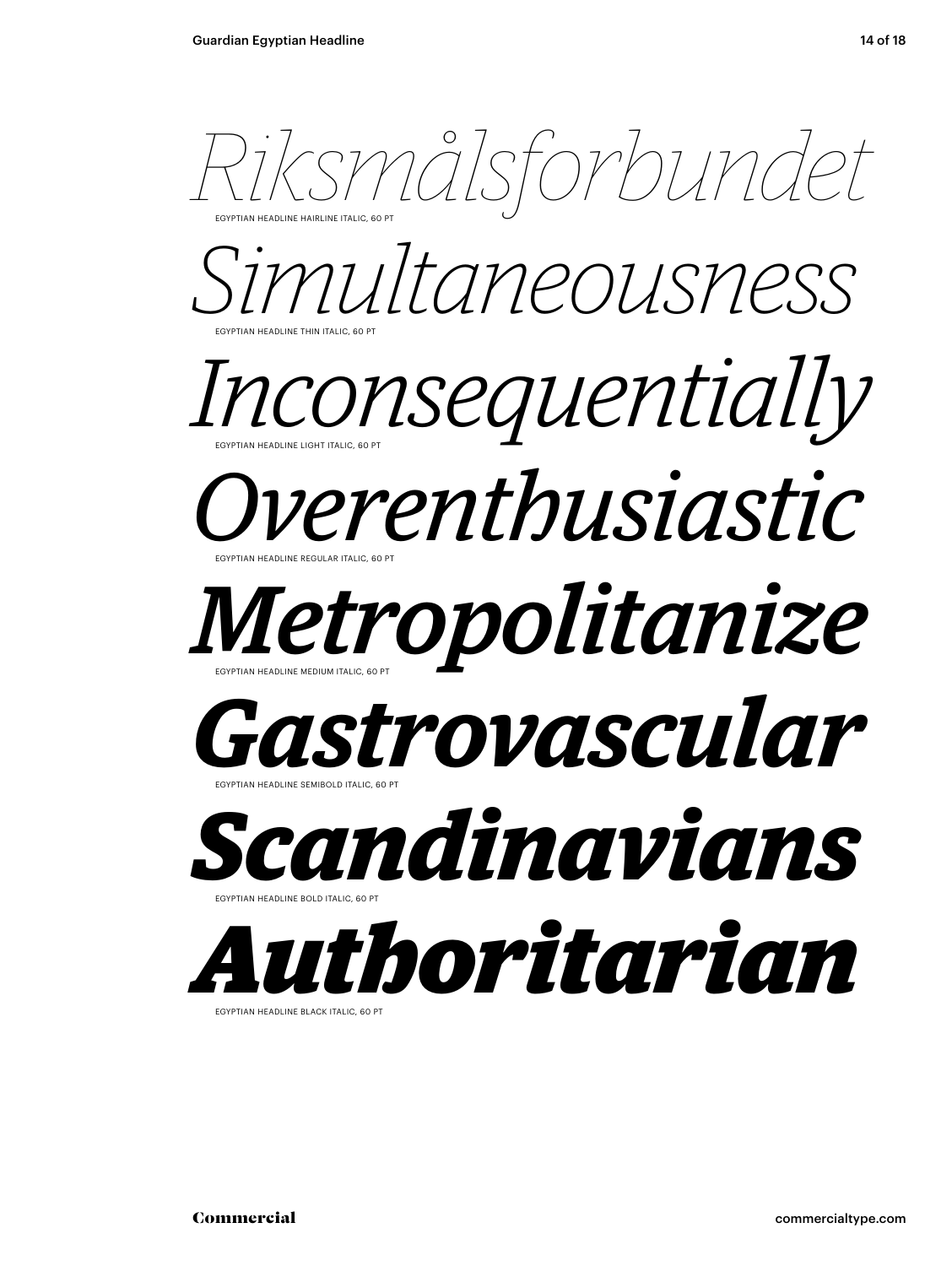| <b>UPPERCASE</b>                                               | ABCDEFGHIJKLMNOPQRSTUVWXYZ                                                                                                    |
|----------------------------------------------------------------|-------------------------------------------------------------------------------------------------------------------------------|
| LOWERCASE                                                      | abcdefghijklmnopqrstuvwxyz                                                                                                    |
| STANDARD PUNCTUATION                                           | i!¿?.,:;--—()[]{}/ \&@""''·",«»⇔ §•¶†‡©®®™                                                                                    |
| UPPERCASE PUNCTUATION                                          | $i! \in \{2, -(-1)\}$ $\{ \} /   \mathcal{Q}$ (s) $\infty$                                                                    |
| LIGATURES                                                      | fb fh fi fi fk fl ff ffb ffh ffi ffj ffk ffl                                                                                  |
| PROPORTIONAL LINING<br>default figures                         | \$£€¥1234567890¢f %‰a0#°<+=-x÷>'"                                                                                             |
| PROPORTIONAL OLDSTYLE                                          | \$£€¥1234567890¢f %‰#°<+=-×÷>                                                                                                 |
| PREBUILT FRACTIONS                                             | $\frac{1}{2}$ $\frac{1}{3}$ $\frac{2}{3}$ $\frac{1}{4}$ $\frac{3}{4}$ $\frac{1}{8}$ $\frac{3}{8}$ $\frac{5}{8}$ $\frac{7}{8}$ |
| NUMERATORS, DENOMINATORS<br><b>SUPERSCRIPT &amp; SUBSCRIPT</b> | $\rm{H}^{0123456789\!/0123456789}$ $\rm{H}^{0123456789}$ $\rm{H}_{0123456789}$                                                |
| STYLISTIC ALTERNATES                                           | KPRak fk ffk KÞŔŘR áâàäåãăāaåææk                                                                                              |
| <b>ACCENTED UPPERCASE</b>                                      | ÁÂÀÄÅÃĂĀĀĄÅÆÆÇĆĆČĈÒĐÉÊÈËËĖĒĘĞĜĢĠĦ<br>ĤÍÎÌÏİĪIĨĬĴĶŁĹĽĻĿÑŃŃŇŅŊÓÓÔŎŎŐŎØØŒŔŘŖ<br>ŠŚŚŞŜȘÞŤŢŦÚÛÙŬŬŰŨŲŮŨŴŴŴŴÝŶŸŽŹŻ                   |
| ACCENTED LOWERCASE                                             | áâàäåãăāaåææçććčĉċďđðéêèëĕėēęğĝġġħhıíîìïiijĩĭi<br>îkłll'llñnnnn nnóóôòöõőōøøœfřŗßšśśşŝşþttt<br>úûùüŭűūyůũẃŵẁẅýŷỳÿžźż          |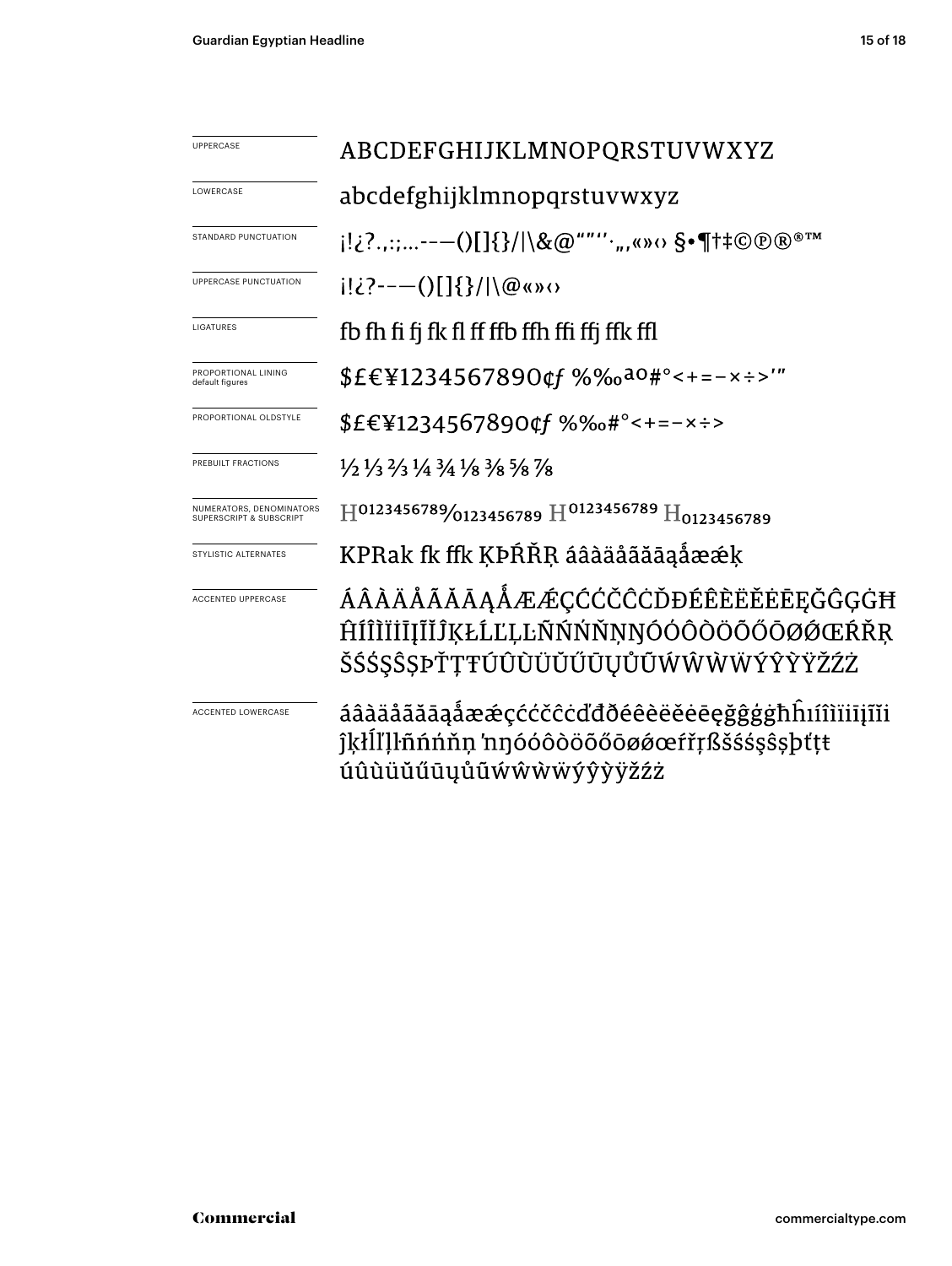| UPPERCASE                                           |                                                                                                                               |
|-----------------------------------------------------|-------------------------------------------------------------------------------------------------------------------------------|
|                                                     | ABCDEFGHIJKLMNOPQRSTUVWXYZ                                                                                                    |
| LOWERCASE                                           | abcdefghijklmnopqrstuvwxyz                                                                                                    |
| STANDARD PUNCTUATION                                | $j!_{\mathcal{L}}$ ?,,:;---()[]{}/ \&@""'',,,«» $\omega$ $S$ •¶#C $\mathcal{D}$ ®™                                            |
| <b>UPPERCASE PUNCTUATION</b>                        | $i!i$ ?---()[]{}/ \@«»0                                                                                                       |
| LIGATURES                                           | fb fb fi fi fk fl ff ffb ffb ffi ffi ffk ffl                                                                                  |
| PROPORTIONAL LINING<br>default figures              | $$EEY1234567890$ of $%$ %0 $a0#$ °<+=-x :->'"                                                                                 |
| PROPORTIONAL OLDSTYLE                               | <i>\$£€¥1234567890¢f %‰#</i> °<+=-×÷>                                                                                         |
| PREBUILT FRACTIONS                                  | $\frac{1}{2}$ $\frac{1}{3}$ $\frac{2}{3}$ $\frac{1}{4}$ $\frac{3}{4}$ $\frac{1}{8}$ $\frac{3}{8}$ $\frac{5}{8}$ $\frac{7}{8}$ |
| NUMERATORS, DENOMINATORS<br>SUPERSCRIPT & SUBSCRIPT | $H^{0123456789}\!/_{0123456789}$ $H^{0123456789}$ $H_{0123456789}$                                                            |
| STYLISTIC ALTERNATES                                | KPh fh ffh KP hh                                                                                                              |
| <b>ACCENTED UPPERCASE</b>                           | ÁÂÀÄÅÃĂĀĄÅÆÆÇĆĆČĊĎĐÉÊÈËĔĒĘĞĜĢĠĦ                                                                                               |
|                                                     | ĤÍÎÌÏİĪJĨĬĴĶŁĹĽĻĿÑŃŃŇŅŊÓÓÔŎÖŐŐŌØŐŒŔŘR                                                                                         |
|                                                     | ŠŚŚ\$\$\$\$PŤŢŦÚÛÙŬŬŬŰŪŲŮŨŴŴŴŴÝŶŶŸŽŹŻ                                                                                         |
| <b>ACCENTED LOWERCASE</b>                           | áâàäåããāąåææçććčĉcďđðéêèëĕēeğĝģġħĥıíîìiiijĩii                                                                                 |
|                                                     | ĵķłĺľḷŀñńńňṇ 'nŋóóôòöõőōøøœŕřṛßšśśşŝṣþťṭŧ                                                                                     |
|                                                     | úûùüŭűūyůũŵŵẁŸýŷỳÿžźż                                                                                                         |
|                                                     |                                                                                                                               |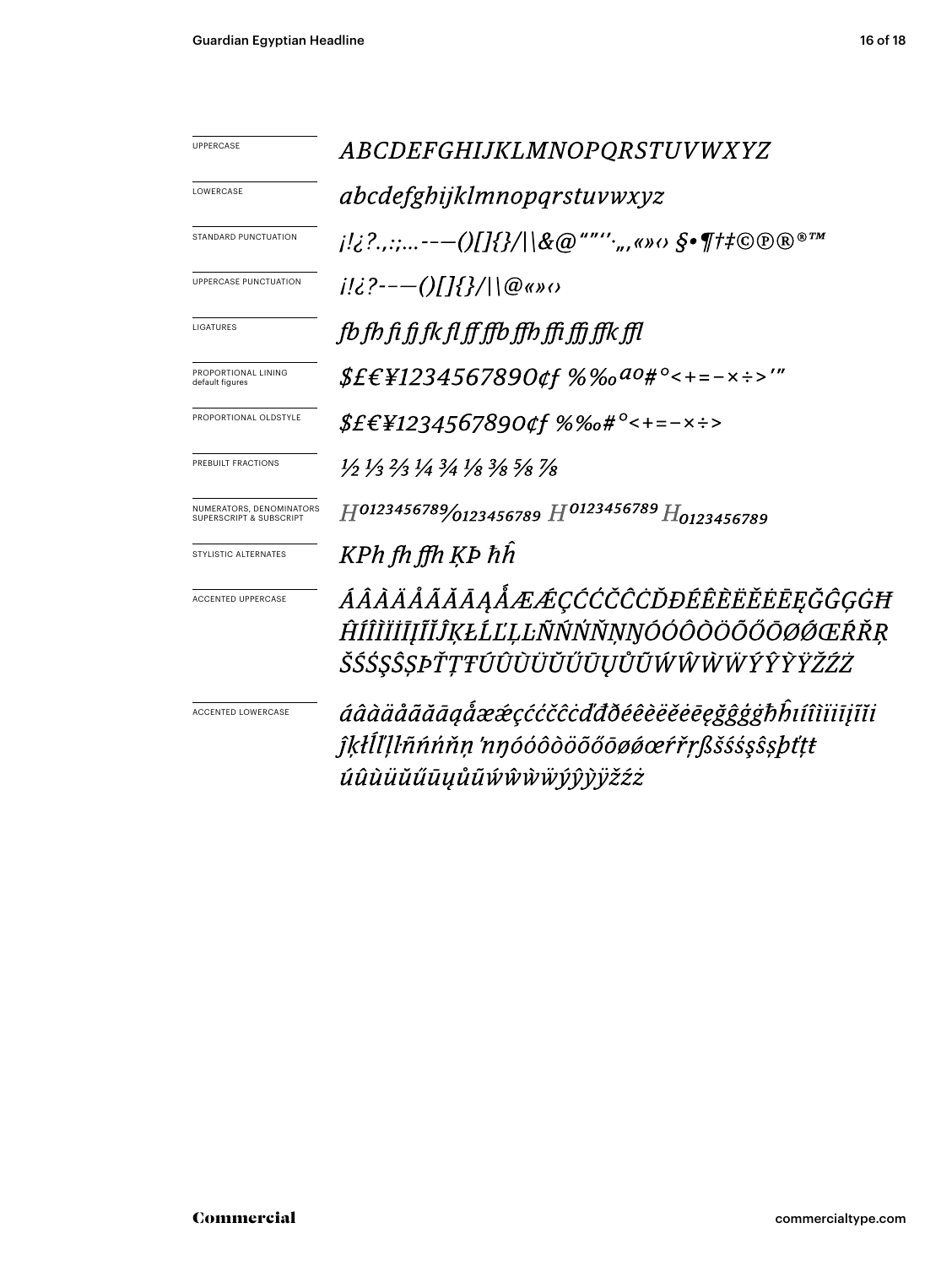**OPENTYPE FEATURES** FAMILY WIDE

**DEACTIVATED ACTIVATED** 

PROPORTIONAL LINING<br>default figures

FRACTIONS<br>ignores numeric date format

**NUMERATOR**<br>for making arbitrary fractions

LANGUAGE FEATURE<br>Polski (Polish) kreska accent

LANGUAGE FEATURE<br>Română (Romanian) s

**OPENTYPE FEATURES** ROMAN ONLY

STYLISTIC SET 01<br>P K and related

STYLISTIC SET 02<br>a and related

STYLISTIC SET 03<br>R and related

STYLISTIC ALTERNATES<br>Illustrator/Photoshop

### **OPENTYPE FEATURES ITALIC ONLY**

STYLISTIC SET 01<br>P K and related

STYLISTIC SET 02<br>h and related

STYLISTIC ALTERNATES<br>Illustrator/Photoshop

Nearly 250,896,500 attended Nearly 250,896,500 attended  $21/03/10$  and  $21/18$  40/90  $21/03/10$  and  $21/18$   $40/90$ PROPORTIONAL OLDSTYLE Nearly 250,896,500 attended Nearly 250,896,500 attended ALL CAPS *info@commercialtype? info@commercialtype i*  $\mathcal{E}$  *info@commercialtype?* 

SUPERSCRIPT/SUPERIOR  $x158 + y23 \times z18 - a4260$   $x^{158} + y^{23} \times z^{18} - a^{4260}$ SUBSCRIPT/INFERIOR  $x158 \div y23 \times z18 - a4260$   $X_{158} \div y_{23} \times z_{18} - a4260$ 0123456789 0123456789 0123456789 0123456789 DENOMINATOR (DENOMINATOR COLORGISTION DENOMINATOR DELS COLORGISTION DELS GREGORE DELS GREGORE DELS GREGORE DEL

ŹRÓDŁA możliwość Ślady kródzka możliwość Ślady <sup>ATURE</sup> (Română secent ÎNSUȘI conștiință științifice ÎNSUȘI conștiință științifice

### **DEACTIVATED** ACTIVATED

Preface the Ranking Kingdom Preface the Ranking Kingdom Preface the Ranking Kingdom Preface the Ranking Kingdom Preface the Ranking Kingdom Preface the Ranking Kingdom Preface the Ranking Kingdom Preface the Ranking Kingdom

### **DEACTIVATED** ACTIVATED

*Preface the Ranking Kingdom Preface the Ranking Kingdom* **The Prehistorical Chronology** The Prehistorical Chronology Illustrator / Photoshop *Preface the Ranking Kingdom Preface the Ranking Kingdom*